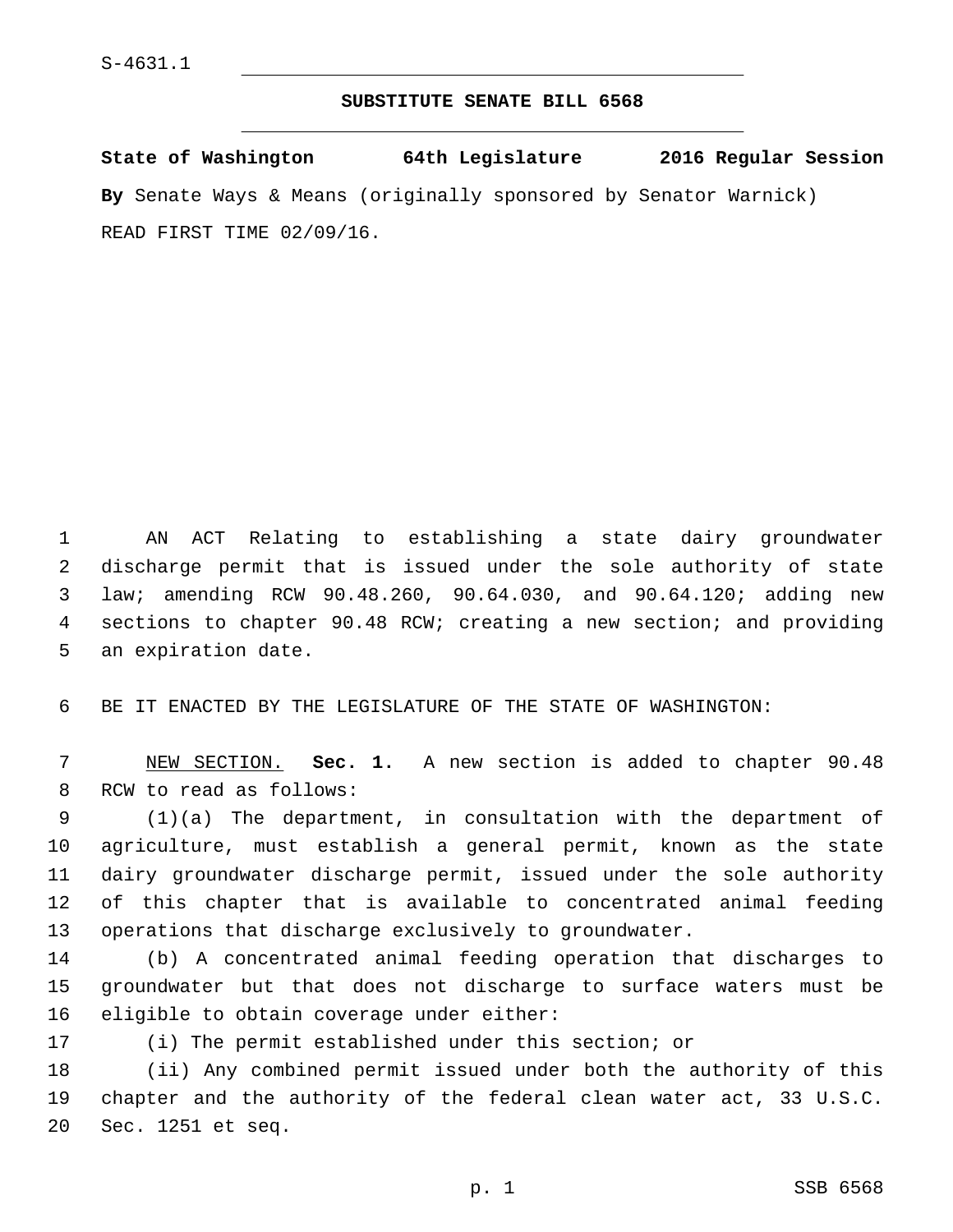(c) A concentrated animal feeding operation that discharges exclusively to groundwater electing to obtain coverage under the permit established under this section is not required to obtain coverage under any combined permit issued under both the authority of this chapter and the authority of the federal clean water act, 33 U.S.C. Sec. 1251 et seq.6

 (2) A concentrated animal feeding operation that stores manure, stores manure effluent, or that applies manure nutrients to land must be eligible to apply for coverage under the permit established under 10 this section.

 (3)(a) The department shall issue the permit established under this section in consultation with the department of agriculture. The department shall administer the permit jointly with the department of 14 agriculture.

 (b) The department and the department of agriculture must rely on the processes and procedures adopted pursuant to section 2 of this act in administering the permit established under this section.

 (4) All requirements in this section are subject to the availability of amounts appropriated for the specific purposes 20 described.

 NEW SECTION. **Sec. 2.** A new section is added to chapter 90.48 22 RCW to read as follows:

 (1) The department and the department of agriculture shall operate the permit program for the state dairy groundwater discharge permit established in section 1 of this act via a memorandum of agreement regarding the administration of permits and enforcement of permit conditions for the state dairy groundwater discharge permit.

 (2) The permit administration procedures adopted pursuant to this 29 section must:

 (a) Establish protocols that identify manure lagoons and effluent storage systems that are a significant risk to groundwater resources; and

 (b) Identify and facilitate the use of federal and state cost- share programs to support the improvements to manure lagoons and effluent storage systems identified in (a) of this subsection.

 (3) The department of agriculture has primary responsibility for inspections of concentrated animal feeding operations covered by the 38 state dairy groundwater discharge permit.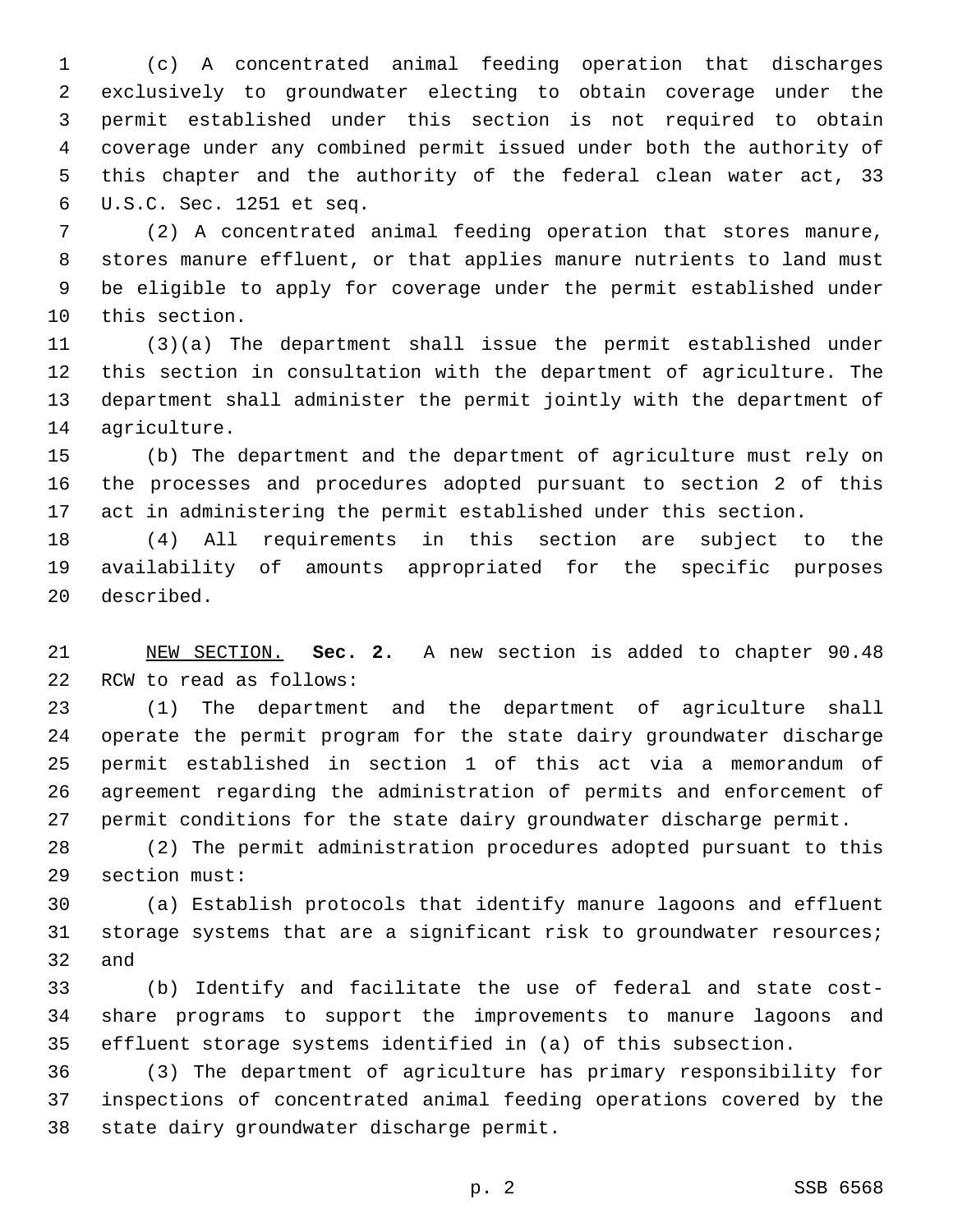(4) For purposes of this section and section 1 of this act, concentrated animal feeding operations has the same meaning as the term is defined in 40 C.F.R. Sec. 122.23, as of the effective date of this section, but is limited to operations that meet the definition of concentrated animal feeding operations based on the number of 6 dairy cows.

 (5) All requirements in this section are subject to the availability of amounts appropriated for the specific purposes 9 described.

 **Sec. 3.** RCW 90.48.260 and 2012 1st sp.s. c 1 s 313 are each 11 amended to read as follows:

 (1) The department of ecology is hereby designated as the state water pollution control agency for all purposes of the federal clean water act as it exists on February 4, 1987, and is hereby authorized to participate fully in the programs of the act as well as to take all action necessary to secure to the state the benefits and to meet the requirements of that act. With regard to the national estuary program established by section 320 of that act, the department shall exercise its responsibility jointly with the Puget Sound partnership, created in RCW 90.71.210. The department of ecology may delegate its authority under this chapter, including its national pollutant discharge elimination permit system authority and duties regarding animal feeding operations and concentrated animal feeding operations, to the department of agriculture through a memorandum of understanding. Until any such delegation receives federal approval, the department of agriculture's adoption or issuance of animal feeding operation and concentrated animal feeding operation rules, permits, programs, and directives pertaining to water quality shall be accomplished after reaching agreement with the director of the department of ecology or shall be consistent with the requirements of sections 1 and 2 of this act with respect to the administration of the state dairy groundwater discharge permit. Adoption or issuance and implementation shall be accomplished so that compliance with such animal feeding operation and concentrated animal feeding operation rules, permits, programs, and directives will achieve compliance with all federal and state water pollution control laws. The powers granted herein include, among others, and notwithstanding any other provisions of this chapter or otherwise, the following: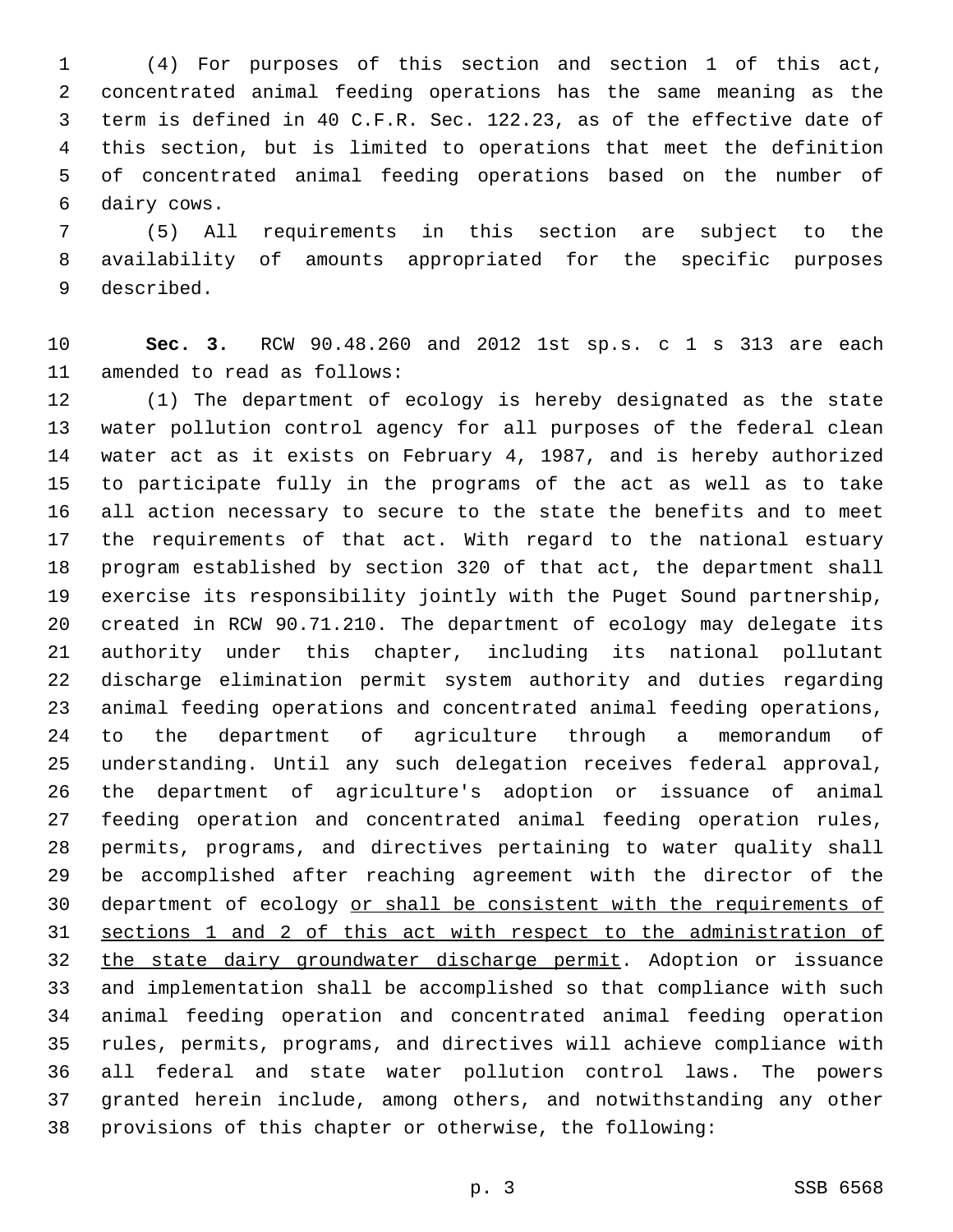(a) Complete authority to establish and administer a comprehensive state point source waste discharge or pollution discharge elimination permit program which will enable the department to qualify for full participation in any national waste discharge or pollution discharge elimination permit system and will allow the department to be the sole agency issuing permits required by such national system operating in the state of Washington subject to the provisions of RCW 90.48.262(2). Program elements authorized herein may include, but are not limited to: (i) Effluent treatment and limitation requirements together with timing requirements related thereto; (ii) applicable receiving water quality standards requirements; (iii) requirements of standards of performance for new sources; (iv) pretreatment requirements; (v) termination and modification of permits for cause; (vi) requirements for public notices and opportunities for public hearings; (vii) appropriate relationships with the secretary of the army in the administration of his or her responsibilities which relate to anchorage and navigation, with the administrator of the environmental protection agency in the performance of his or her duties, and with other governmental officials under the federal clean water act; (viii) requirements for inspection, monitoring, entry, and reporting; (ix) enforcement of the program through penalties, emergency powers, and criminal sanctions; (x) a continuing planning process; and (xi) user charges.

 (b) The power to establish and administer state programs in a manner which will ensure the procurement of moneys, whether in the form of grants, loans, or otherwise; to assist in the construction, operation, and maintenance of various water pollution control facilities and works; and the administering of various state water pollution control management, regulatory, and enforcement programs.

 (c) The power to develop and implement appropriate programs pertaining to continuing planning processes, area-wide waste 32 treatment management plans, and basin planning.

 (2) The governor shall have authority to perform those actions required of him or her by the federal clean water act.

(3) By July 31, 2012, the department shall:35

 (a) Reissue without modification and for a term of one year any national pollutant discharge elimination system municipal storm water general permit applicable to western Washington municipalities first 39 issued on January 17, 2007; and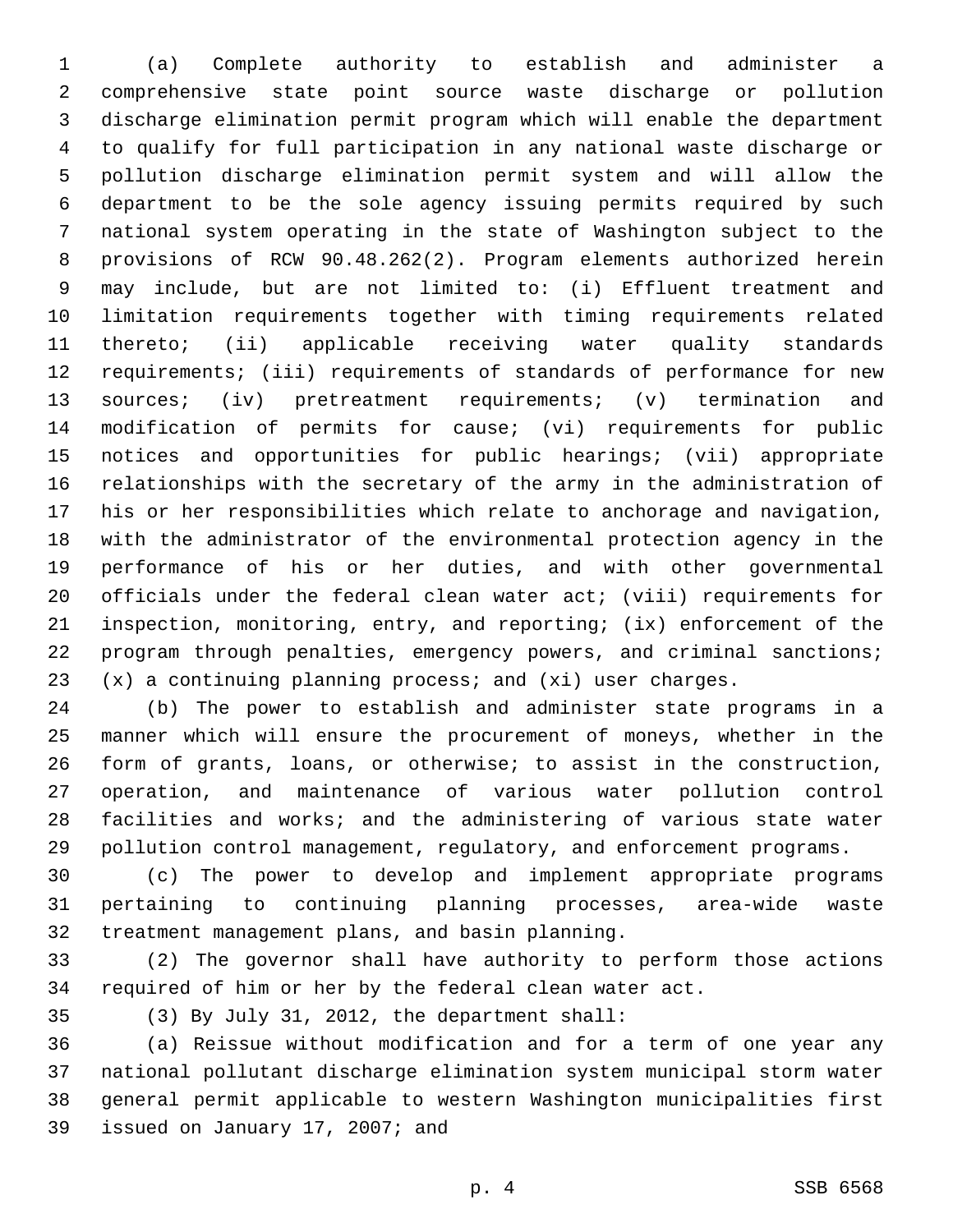(b) Issue an updated national pollutant discharge elimination system municipal storm water general permit applicable to western Washington municipalities for any permit first issued on January 17, 2007. An updated permit issued under this subsection shall become 5 effective beginning August 1, 2013.

 (i) Provisions of the updated permit issued under (b) of this subsection relating to new requirements for low-impact development and review and revision of local development codes, rules, standards, or other enforceable documents to incorporate low-impact development principles must be implemented simultaneously. These requirements may go into effect no earlier than December 31, 2016, or the time of the scheduled update under RCW 36.70A.130(5), as existing on July 10, 13 2012, whichever is later.

 (ii) Provisions of the updated permit issued under (b) of this subsection related to increased catch basin inspection and illicit discharge detection frequencies and application of new storm water controls to projects smaller than one acre may go into effect no earlier than December 31, 2016, or the time of the scheduled update under RCW 36.70A.130(5), as existing on July 10, 2012, whichever is 20 later.

(4) By July 31, 2012, the department shall:21

 (a) Reissue without modification and for a term of two years any national pollutant discharge elimination system municipal storm water general permit applicable to eastern Washington municipalities first 25 issued on January 17, 2007; and

 (b) Issue an updated national pollutant discharge elimination system municipal storm water general permit for any permit first issued on January 17, 2007, applicable to eastern Washington municipalities. An updated permit issued under this subsection 30 becomes effective August 1, 2014.

 **Sec. 4.** RCW 90.64.030 and 2011 c 103 s 3 are each amended to 32 read as follows:

 (1) Under the inspection program established in RCW 90.64.023, the department may investigate a dairy farm to determine whether the operation is discharging pollutants or has a record of discharging pollutants into surface or ground waters of the state. Upon concluding an investigation, the department shall make a written report of its findings, including the results of any water quality measurements, photographs, or other pertinent information, and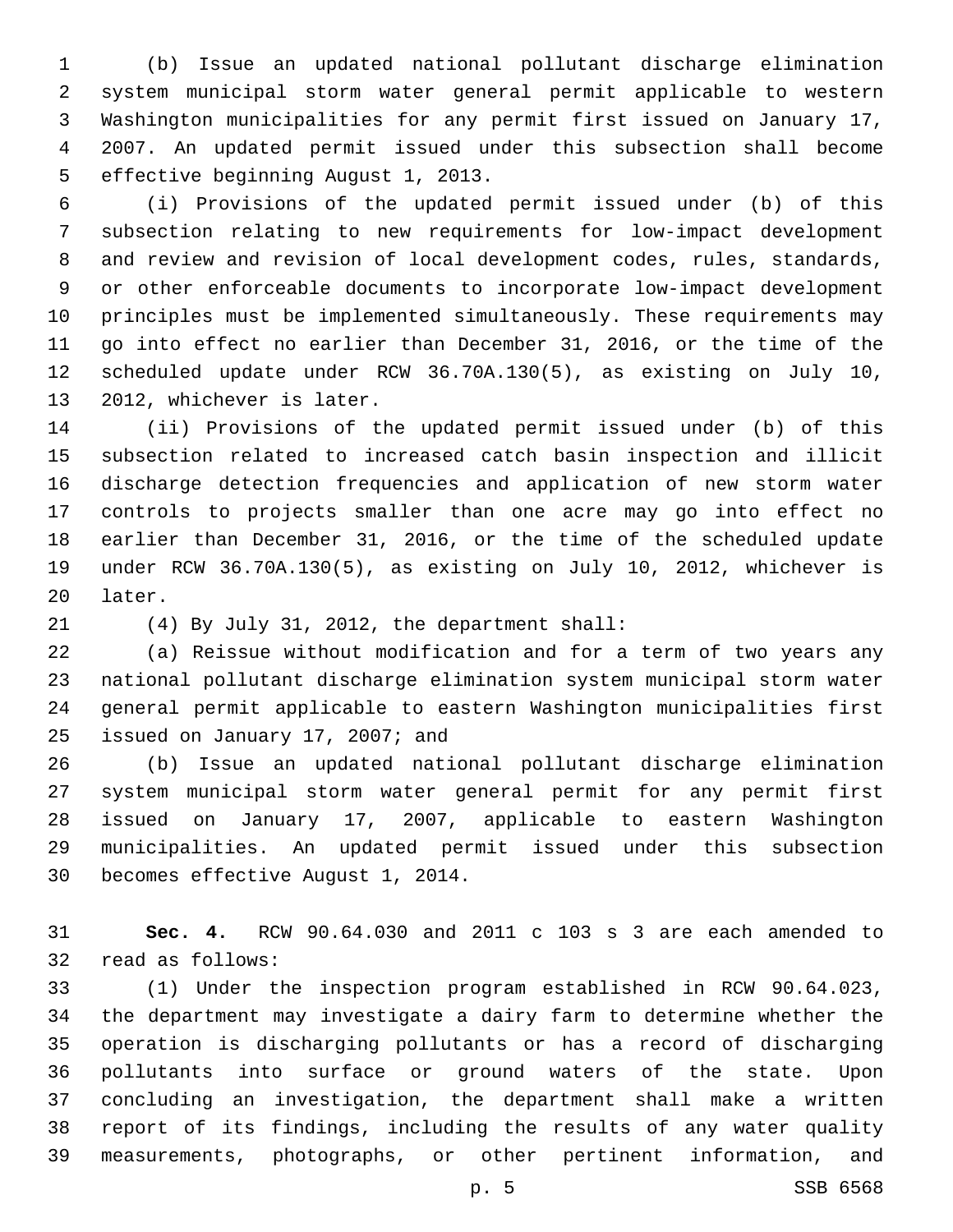provide a copy of the report to the dairy producer within twenty days 2 of the investigation.

 (2) The department shall investigate a written complaint filed with the department within three working days and shall make a written report of its findings including the results of any water quality measurements, photographs, or other pertinent information. Within twenty days of receiving a written complaint, a copy of the findings shall be provided to the dairy producer subject to the complaint, and to the complainant if the person gave his or her name and address to the department at the time the complaint was filed.

 (3) The department may consider past complaints against the same dairy farm from the same person and the results of its previous inspections, and has the discretion to decide whether to conduct an 14 inspection if:

 (a) The same or a similar complaint or complaints have been filed against the same dairy farm within the immediately preceding six-17 month period; and

 (b) The department made a determination that the activity that was the subject of the prior complaint was not a violation.

 (4) If the decision of the department is not to conduct an inspection, it shall document the decision and the reasons for the decision within twenty days. The department shall provide the decision to the complainant if the name and address were provided to the department, and to the dairy producer subject to the complaint, and the department shall place the decision in the department's 26 administrative records.

 (5) The report of findings of any inspection conducted as the result of either an oral or a written complaint shall be placed in the department's administrative records. Only findings of violations shall be entered into the database identified in RCW 90.64.130.

 (6) A dairy farm that is determined to be in violation of the terms or conditions of the state dairy groundwater discharge permit, or of an individual or general national pollution discharge elimination system permit, or a significant contributor of pollution based on actual water quality tests, photographs, or other pertinent information is subject to the provisions of this chapter and to the enforcement provisions of chapters 43.05 and 90.48 RCW, including 38 civil penalties levied under RCW 90.48.144.

 (7) If the department determines that an unresolved water quality problem from a dairy farm requires immediate corrective action, the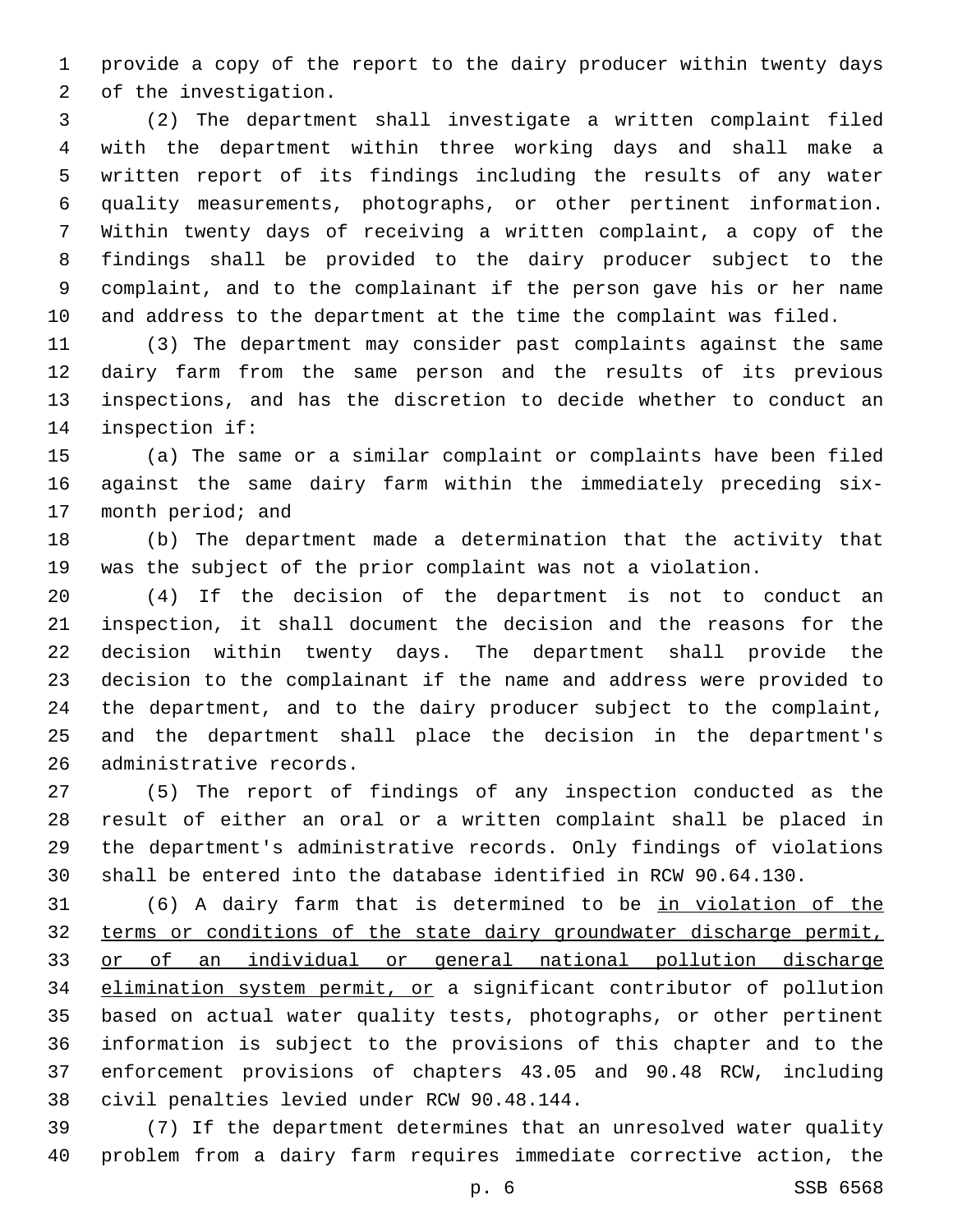department shall notify the producer and the district in which the problem is located. When corrective actions are required to address such unresolved water quality problems, the department shall provide copies of all final dairy farm inspection reports and documentation of all formal regulatory and enforcement actions taken by the department against that particular dairy farm to the local conservation district and to the appropriate dairy farm within twenty 8 days.

 (8) For a violation of water quality laws that is a first offense for a dairy producer, the penalty may be waived to allow the producer to come into compliance with water quality laws. The department shall record all legitimate violations and subsequent enforcement actions.

 (9) A discharge, including a storm water discharge, to surface waters of the state shall not be considered a violation of this chapter, chapter 90.48 RCW, or chapter 173-201A WAC, and shall therefore not be enforceable by the department of ecology or a third party, if at the time of the discharge, a violation is not occurring under RCW 90.64.010 (17). In addition, a dairy producer shall not be held liable for violations of this chapter, chapter 90.48 RCW, chapter 173-201A WAC, or the federal clean water act due to the discharge of dairy nutrients to waters of the state resulting from spreading these materials on lands other than where the nutrients were generated, when the nutrients are spread by persons other than 24 the dairy producer or the dairy producer's agent.

 (10) As provided under RCW 7.48.305, agricultural activities associated with the management of dairy nutrients are presumed to be reasonable and shall not be found to constitute a nuisance unless the activity has a substantial adverse effect on public health and 29 safety.

 (11) This section specifically acknowledges that if a holder of a general or individual national pollutant discharge elimination system permit complies with the permit and the dairy nutrient management plan conditions for appropriate land application practices, the permit provides compliance with the federal clean water act and acts as a shield against citizen or agency enforcement for any additions of pollutants to waters of the state or of the United States as 37 authorized by the permit.

 (12) This section specifically acknowledges that if a party covered under the state dairy groundwater discharge permit complies with the permit and the dairy nutrient management plan conditions for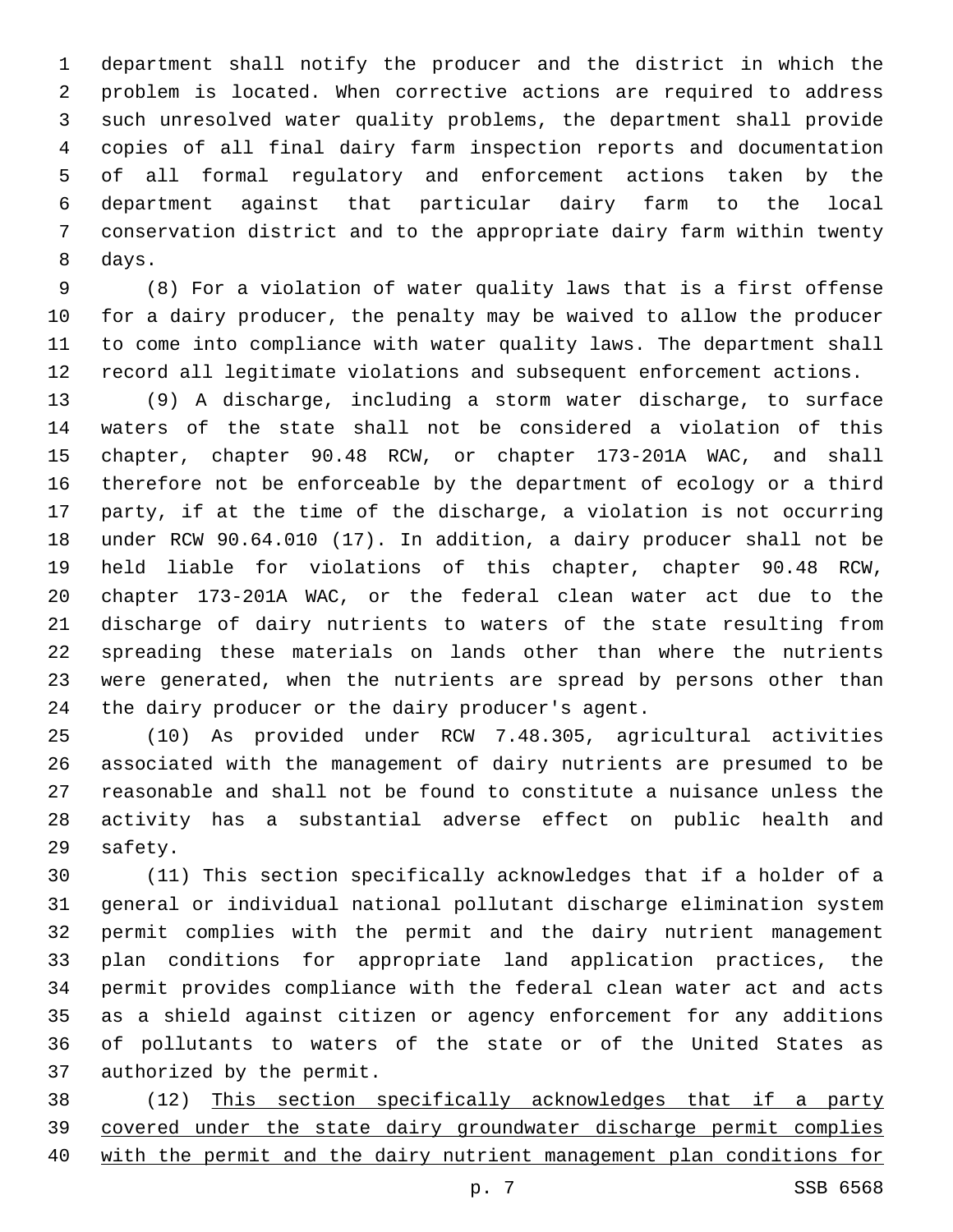appropriate land application practices, the permit provides

2 compliance with chapter 90.48 RCW.

 (13) A dairy producer who fails to have an approved dairy nutrient management plan by July 1, 2002, or a certified dairy nutrient management plan by December 31, 2003, and for which no appeals have been filed with the pollution control hearings board, is in violation of this chapter. Each month beyond these deadlines that a dairy producer is out of compliance with the requirement for either plan approval or plan certification shall be considered separate 10 violations of this chapter ((90.64 RCW)) that may be subject to penalties. Such penalties may not exceed one hundred dollars per month for each violation up to a combined total of five thousand dollars. The department has discretion in imposing penalties for failure to meet deadlines for plan approval or plan certification if the failure to comply is due to lack of state funding for implementation of the program. Failure to register as required in RCW 90.64.017 shall subject a dairy producer to a maximum penalty of one hundred dollars. Penalties shall be levied by the department.

 **Sec. 5.** RCW 90.64.120 and 2003 c 325 s 4 are each amended to read as follows:20

 (1) Nothing in this chapter shall affect the department of ecology's authority or responsibility to administer or enforce the national pollutant discharge elimination system permits for operators of concentrated dairy animal feeding operations, where required by federal regulations or to administer the provisions of chapter 90.48 26 RCW.

 (2) The department of agriculture may take enforcement action as provided in this chapter against a dairy found to be in violation of 29 the terms or conditions of the state dairy groundwater discharge permit issued under chapter 90.48 RCW.

 (3) Unless the department of ecology delegates its authority under chapter 90.48 RCW to the department of agriculture pursuant to RCW 90.48.260, and until any such delegation of authority receives federal approval, the transfer specified in RCW 90.64.901 shall not preclude the department of ecology from taking action related to animal feeding operations or concentrated animal feeding operations to protect water quality pursuant to its authority in chapter 90.48 RCW. Before taking such actions, the department of ecology shall 39 notify the department of agriculture.

p. 8 SSB 6568